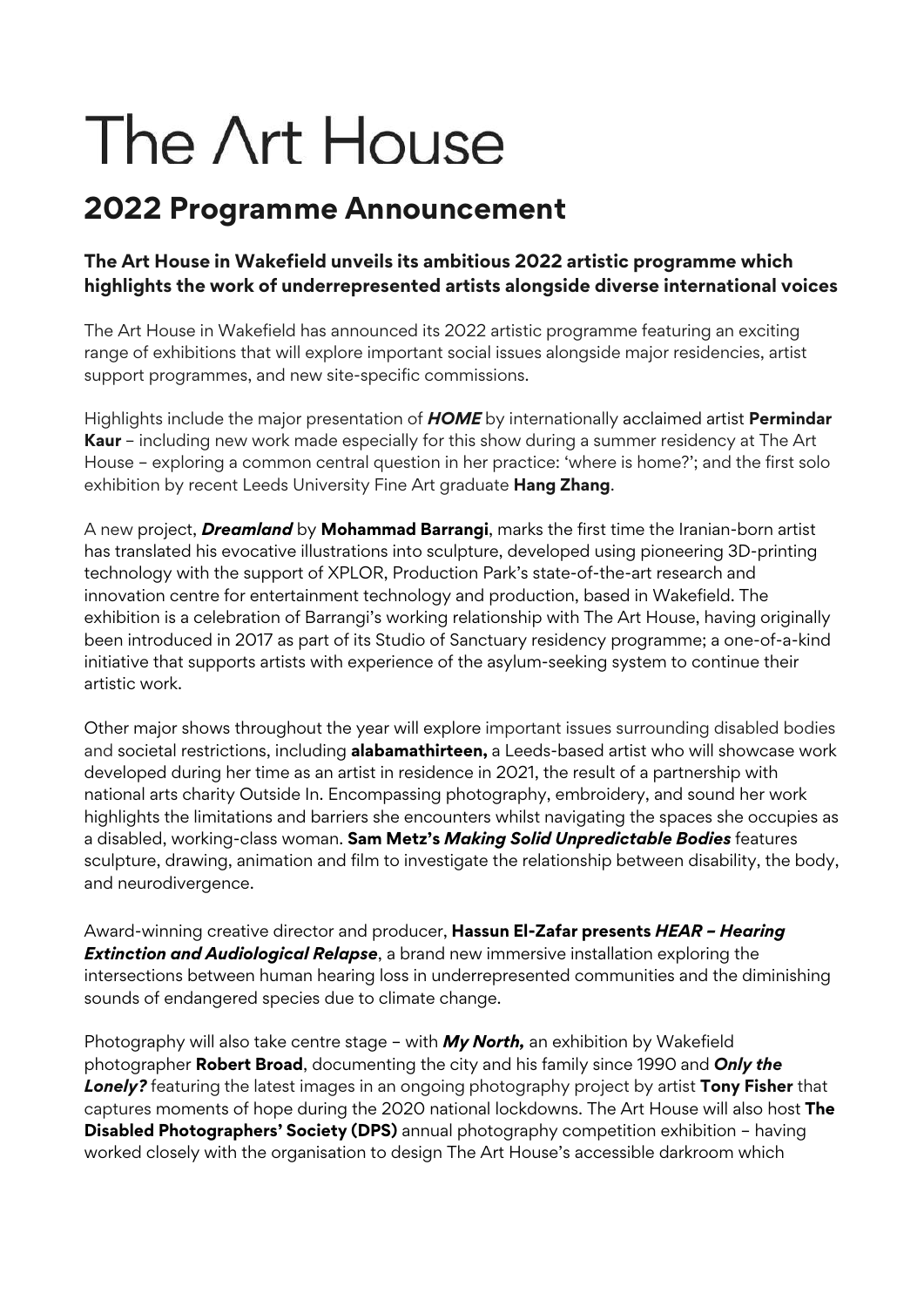opened to the public in 2021. This year's judging panel will be led by internationally renowned photographer and Honorary Fellow of the Royal Photographic Society, Sunil Gupta.

The Art House will also partner with **The Hepworth Wakefield** and international photographer **Hannah Starkey** to support a creative professional development programme for Yorkshire-born or based photographers this summer. The group will create new work for an exhibition at The Art House that runs alongside Starkey's major retrospective at The Hepworth, opening this autumn.

Other highlights across the year include a show by Leeds-based artist, **Paula Chambers** and an exhibition of painters responding to their natural environment curated by Wakefield-based artist and Art House Studio Holder **Helen Thomas**, featuring her own work alongside pieces by contemporary painters **Alison Critchlow** and **Natalie Dowse**.

Damon Jackson-Waldock, Programme Director at The Art House comments*: "Supporting local, national, and international talent, from all walks of life, has informed the passions of The Art House for many years. I am thrilled to be working with a wide range of creative artists to present such an engaging, diverse, and exciting series of projects this year.*

*"The programme brings together so many things that excite, inform, and inspire me. Not only is it a celebration of high-quality art, but it will share important ideas and conversations about the world we live in. I am excited to be presenting a range of amazing local talent, as well as hopefully introducing several artists previously unknown to Yorkshire."*

The Art House continues to support creatives with some of the UK's leading residences for risktaking work and experimental practices, as well as supporting pop-up projects across the city as part of the long-running **Artwalk,** which celebrates creativity across Wakefield city centre.

Its Artist in Residence programme includes **CUTTER // NASH** who will investigate the history of rebellion and activism in pirate radio in relation to disabled bodies and voices. The programme will also see several site-specific commissions as part of The Art House's work to put artists in the heart of the Wakefield community. Drawing on her own lived experience as a Chinese Northern Vietnamese migrant who fled persecution in the aftermath of the Vietnam/American war of the 1970s, multidisciplinary artist, **Moi Tran** will invite local diaspora communities in Wakefield to contribute personal testimonies that usually fall outside of mainstream archives to help reshape of how future histories are told.

The Art House's international work continues through a partnership with the **Royal Over-Seas League**, which will see Mumbai-based **Madhu Das** and Nigeria-based **Samuel Nnorom** take up a two-month residency in Wakefield, to explore the history and connections of textiles in Yorkshire and their residing countries.

Sydney Thornbury, CEO/Artistic Director at The Art House comments: *"Like every arts centre in the country, The Art House has experienced an extraordinary two years of complex challenges and unexpected opportunities. Thanks to our intrepid team and amazing visitors, we were able to finish 2021 on a real high with FRED TSCHIDA: CIRCLESPHERE. The exhibition marked a new phase for The Art House, not only in the level of our artistic ambition but in the quality of our programme and the potential it has to empower the communities we work with.*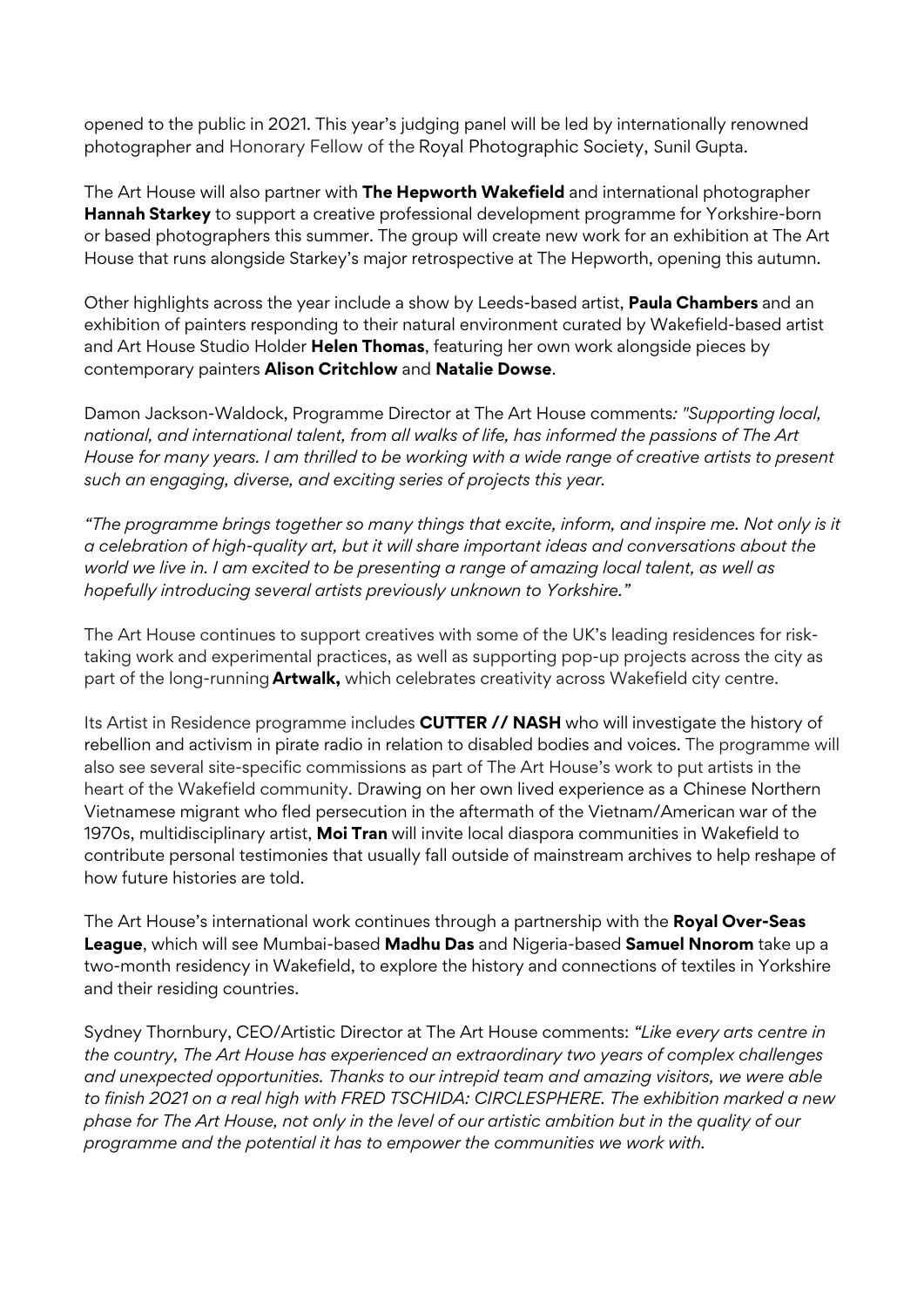*Our 2022 programme truly reflects our belief that everyone should be able to experience ambitious, high-quality art and that artists, especially those who are underrepresented and facing barriers, have the power to change the world we live in. I am immensely proud that with this year's programme, we will have the opportunity to work with so many artists and partners to do just that."* 

For further information on The Art House Wakefield's 2022 artistic programme visit: https://the-arthouse.org.uk/

#### **ENDS**

For further information please contact Debbie Bradley at Anita Morris Associates: Debbie@anitamorrisassociates.co.uk / 01943 603311

*See below for full listings of The Art House in Wakefield's 2022 programme.*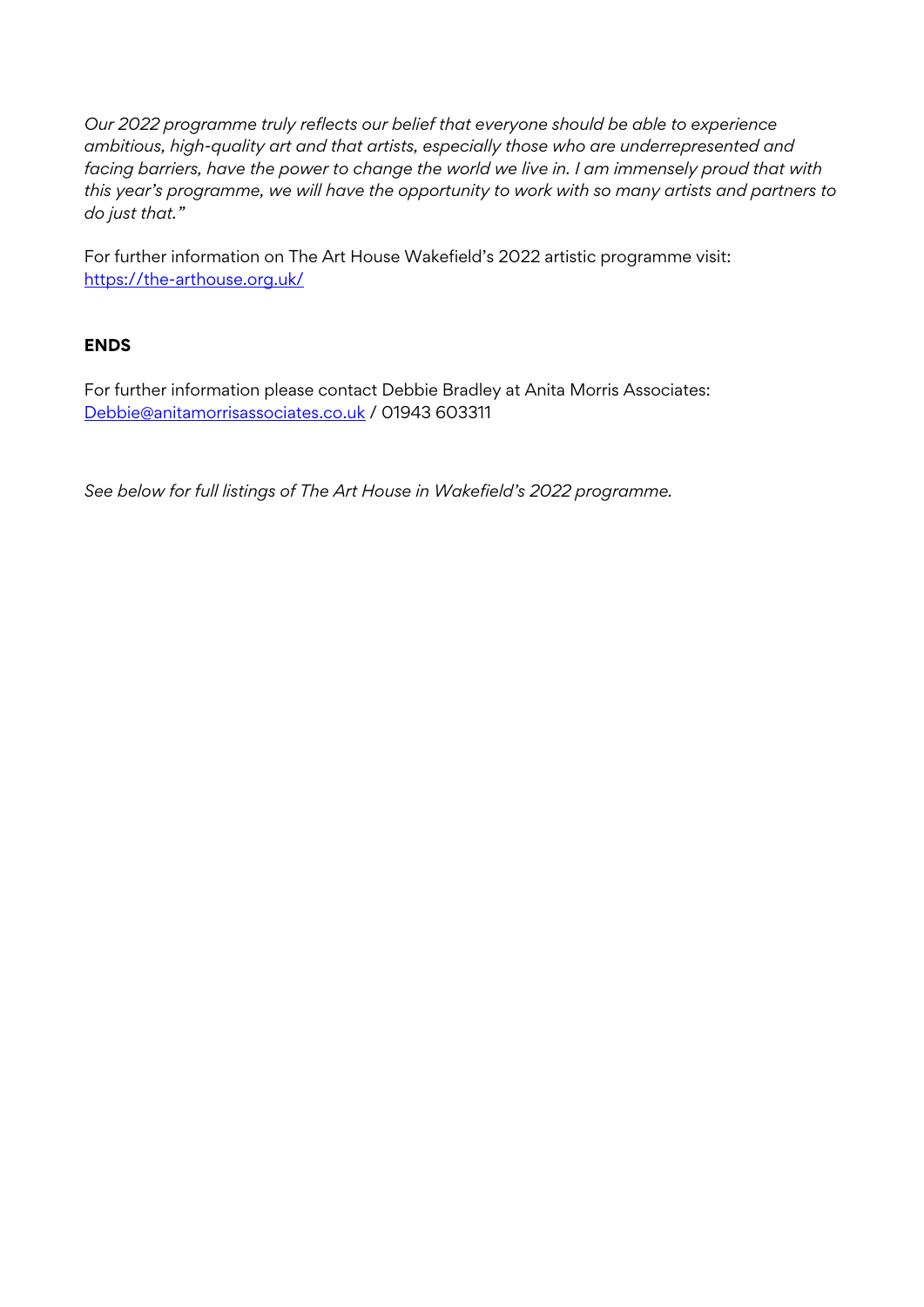# **Exhibitions**

#### **Paula Chambers: Not at Home Gallery, 26 January–11 March 2022**

Working with three-dimensional forms and installation, Paula Chambers explores feminist concepts and ideas of contemporary domestic spaces. Working with found objects, including familiar household items and furniture to reconsider associations with the home, Chambers creates sculptural installations that perform narratives of disobedience and disruption.

The exhibition will bring together new work for the very first time, displayed alongside her ongoing series which draws from personal experiences and seeks to represent and unsettle our expectations of women and their relationship to the home.



Paula Chambers, *Domestic Front,* installation view, (2016-). Photo David Lindsay, courtesy of The Art House.

Central to the exhibition is *Domestic Front* (2016–), a sculptural construction of kitsch furniture that sprawls across the main gallery floor to form a large barricade and splitting the gallery in two.

New works in the show include *Feminist Escape Route: Attempt No.3* (2021), part of a series developing the disruption of domestic objects through craft-making processes, and *Coming Home* (2021), a work made in response to football-related domestic violence during the Euros 2021.

#### **Hassun El-Zafar: HEAR – Hearing Extinction and Audiological Relapse Tiled Gallery, 26 January–4 March 2022**

Hassun El-Zafar is an award-winning creative director and producer who investigates the life stories of those that have been traditionally underrepresented. *HEAR - Hearing Extinction and Audiological Relapse* is an immersive installation exploring the intersections between human hearing loss in underrepresented communities and the extinction of wildlife due to climate change.

As climate change increases the rate of extinction, the sounds of endangered species become less audible. Each day the planet is rapidly losing unique sounds, melodies and rhythms found in nature. According to research, engaging with our senses is a key way in which we can feel more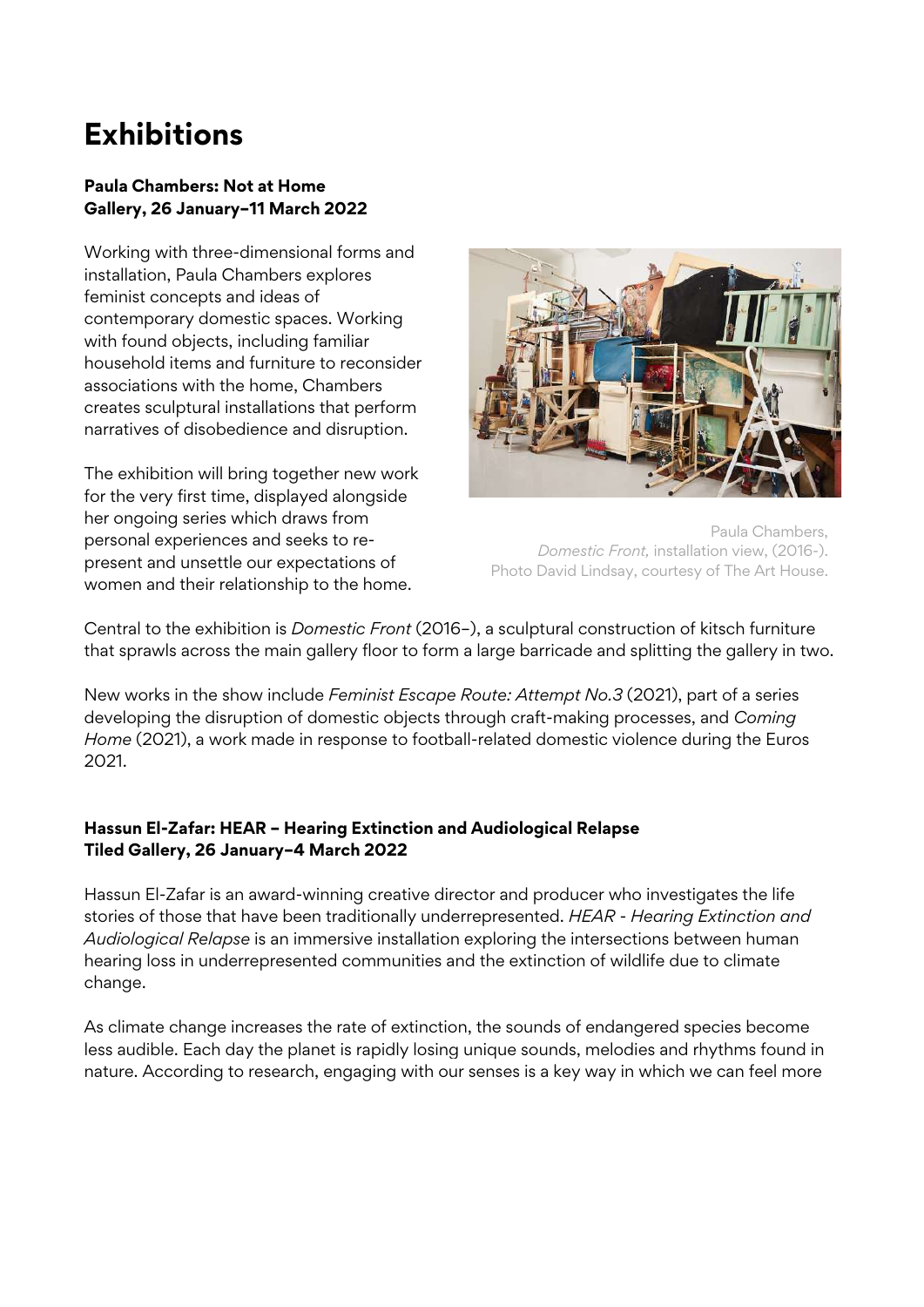

Hassun El-Zafar, *HEAR*, installation view, 2022. Photo David Lindsay, courtesy of The Art House.

connected to the natural world, and listening to nature is known to strengthen our bond with nature. This exhibition will present three stories from fascinating ecosystems on our planet; the mangroves of The United Arab Emirates, the tropical rainforests of Borneo and woodlands in Yorkshire.

#### **Tony Fisher: Only the Lonely? Project Space, 26 January–20 February 2022**

*Only the Lonely?* is a photography project by artist Tony Fisher that explores themes surrounding mental health and wellbeing. It is an ongoing investigation into one of the biggest crises faced by people in the UK today, the increasing epidemic of profound loneliness and disconnect from modern society.

Over the last 40 years, Fisher has battled loneliness and isolation which has created a personal narrative central to his work. His practice is deeply rooted in the representation of lived experience, both personal to him and the communities that he meets and connects with.



Tony Fisher, *Happy to Chat*, 2019. Courtesy of the artist.

Fisher creates bold and characterful photographs and captures moments of hope amidst the increased anxious feelings felt by many during the 2020 national lockdowns, as isolation, depression and loneliness became more prevalent and visible. This timely project champions a sense of belonging throughout the recent challenging times. The Art House is delighted to present the most recent work in the series, which celebrates the individual spirits that come together to form cherished communities.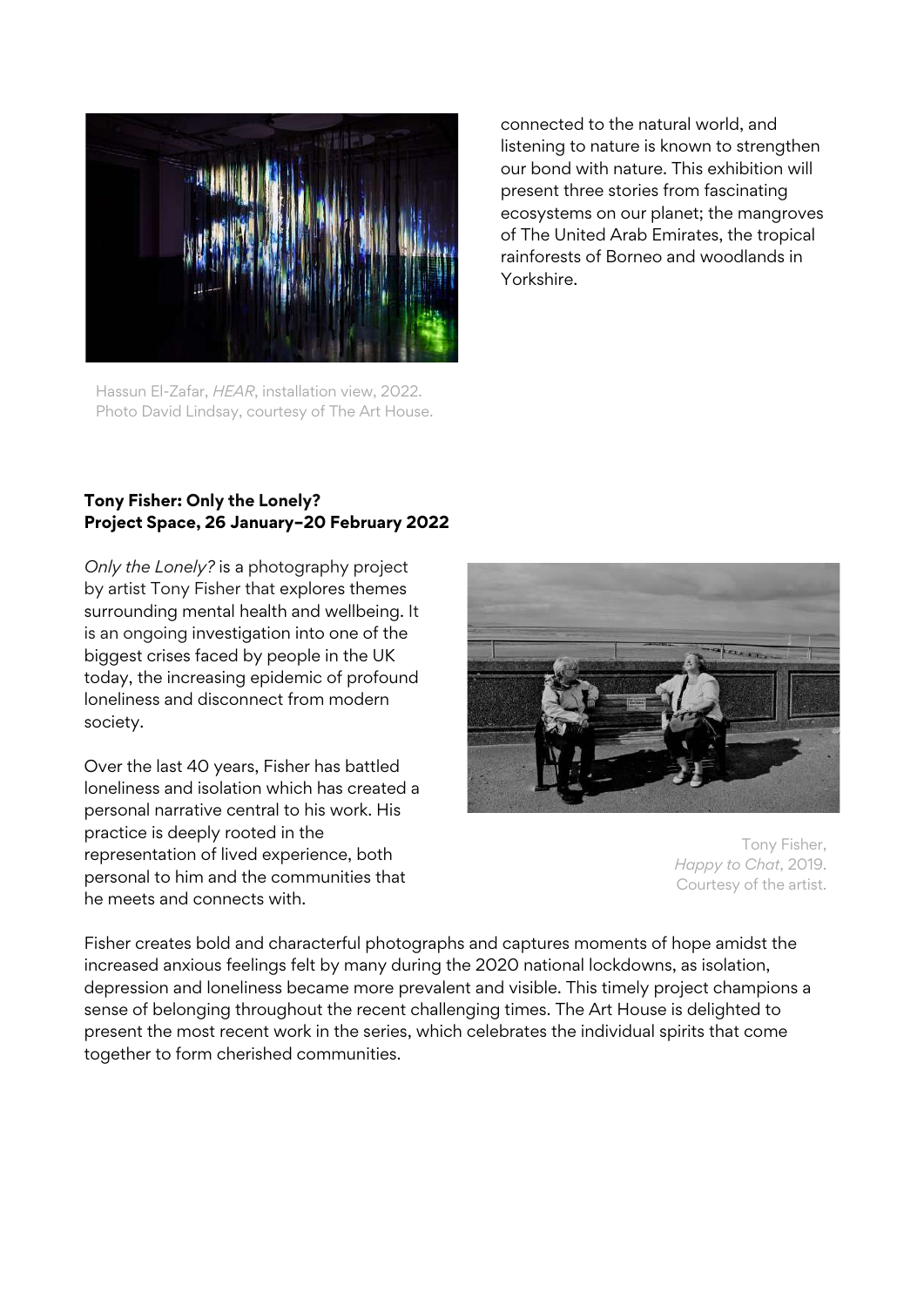#### **Mohammad Barrangi: Dreamland Gallery, 30 March–5 June 2022**

Mohammad Barrangi presents his most comprehensive solo exhibition featuring his large-scale murals as well as revealing his first-ever sculptural works, developed using pioneering 3D-printing technology with the support of XPLOR, Production Park's state-of-the-art research and innovation centre for entertainment technology and production, based in Wakefield.

Born in Rasht, Iran in 1988, Barrangi travelled to Wakefield in 2017. His association with The Art House began as part of the Studio of Sanctuary residency programme, a one-of-a-kind initiative that supports artists who are refugees and asylum seekers to continue their artistic work. Since this time, Barrangi has quickly established a highly productive and internationally respected practice.



His work centres on experiences of travel, journeys, and the artist's lived experience with immigration and disability. Inspired by Iranian mythological stories and contemporary social upheaval events, he has developed a signature style of bold imagery that combines elements of Persian calligraphy, old scientific illustration, and storytelling.

*Dreamland* is a celebration of the artist's working relationship with The Art House and his incredible success over the recent years. Central to the gallery, and made specifically for this exhibition, Barrangi has created his first 3D sculptures based on his wonderful world of characters that feature in his prints, which are exhibited for the very first time.

Mohammad Barrangi, *Tanaz*, 2021. Courtesy of the artist.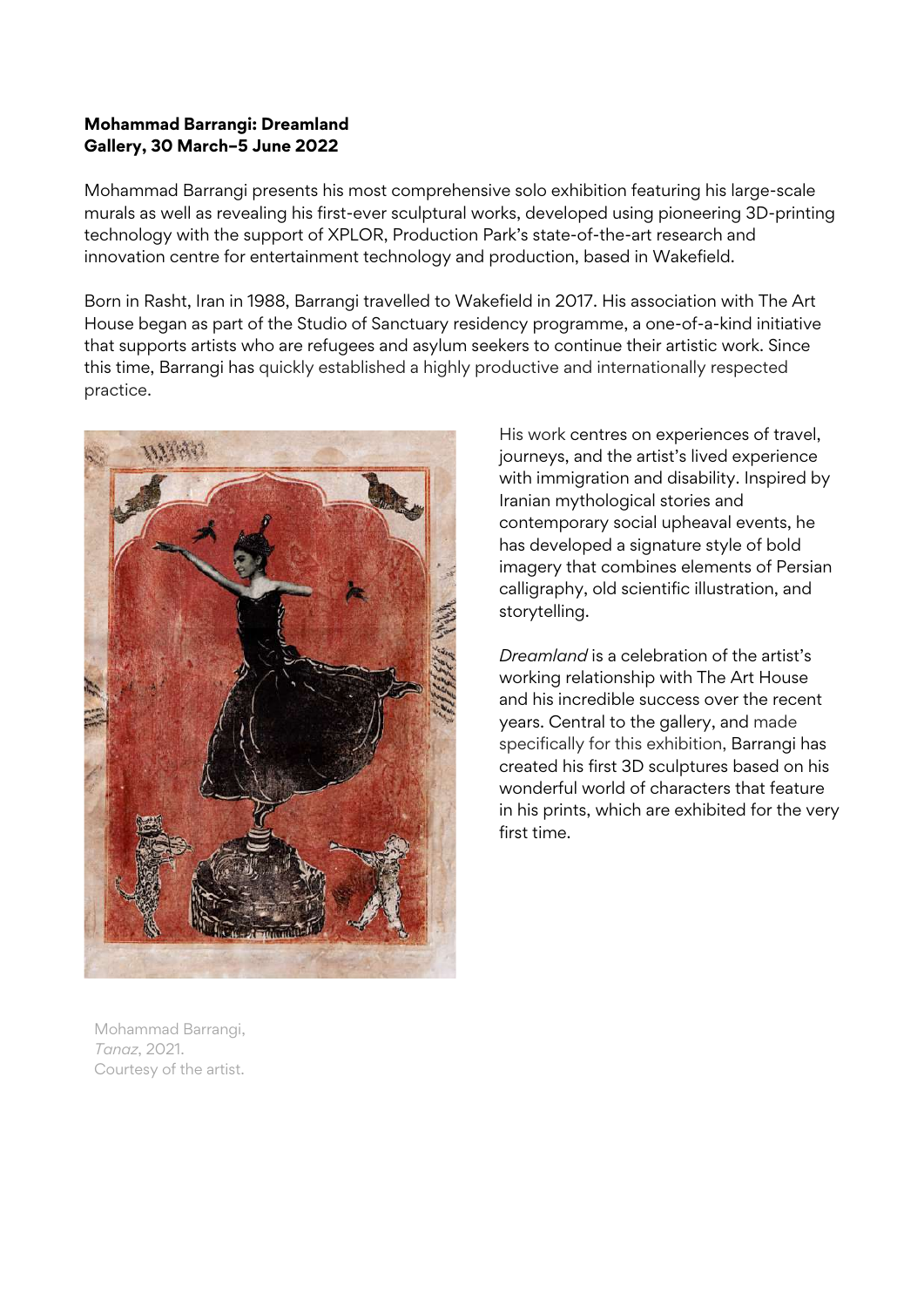#### **Robert Broad: My North Tiled Gallery, 30 March–15 May 2022**

Wakefield-based photographer Robert Broad takes over the Tiled Gallery with his ongoing series of photographs that document the city and his family who lived there since 1985.

*My North* is a collection of work that documents the district from the early 1990s, a time when the artist first began to notice major changes within the local landscape and Wakefield centre, including the re-development of Westgate and the demolition of major buildings such as Ings Road School and Harlequin Hotel. During this period, Broad found new meaning in his practice and committed to documenting Wakefield evolving throughout the following years in an attempt to create an archive that local residents can feel connected to.





Recently Broad built his own darkroom at home and started working through his archive of photography, sharing the images with the public. In 2021, The Art House launched its own accessible community Dark Room. Working with the facility, Broad has created new prints that can be seen on display for the first time.

#### **Sam Metz Making Solid: Unpredictable Bodies Gallery, 18 June–13 August 2022**



Sam Metz, *Stone and Radial*, installation view, 2021. Photo Andrew Quinn, courtesy of the artist. Known for their highly engaging and profound projects that raise awareness of important issues surrounding disabled bodies and societal restrictions, Sam Metz will share their recent project which translates and shares the experiences of being a disabled neurodivergent performer.

*Making Solid: Unpredictable Bodies* features sculpture, drawing, animation and film that explores the concepts of 'choreographic objects' to investigate the relationship to disability, the body, and neurodivergence. Created through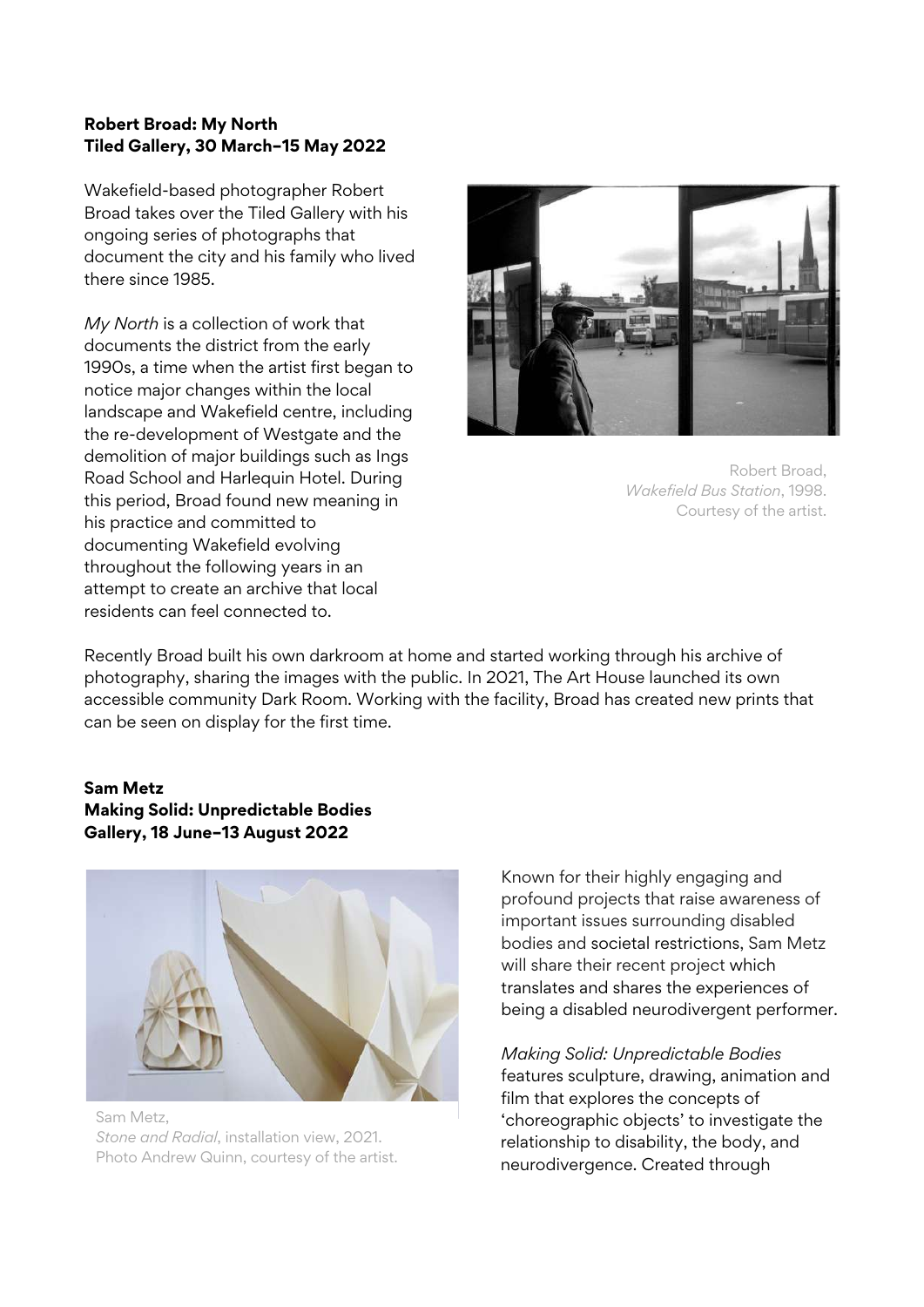movement and rhythm, the artist's work attempts to capture a range of 'interruptions', 'aberrations', and uncontrolled actions of disabled bodies and investigates how to make movement solid.

#### **alabamathirteen Tiled Gallery, 25 May–17 July 2022**

2021 visiting resident artist alabamathirteen returns to The Art House to showcase work in progress, developed during her time staying onsite. A largely selftaught artist from Leeds, alabamathirteen's practice focuses on the barriers she experiences whilst navigating and negotiating the spaces that she occupies as a disabled, working-class woman.

Using photography, embroidery and sound, her work explores how we occupy our bodies, spaces and places both as individuals and as a society, particularly the concept of 'non-conforming' bodies as an act of defiance challenging who traditionally gets to take up the most space and whose voices get to be heard the loudest.



alabamathirteen, *The Engulfing*, 2021. Courtesy of the artist.

#### **Conversations with Nature: Helen Thomas, Alison Critchlow and Natalie Dowse Tiled Gallery, 27 July–21 August 2022**

Artist and Art House Studio holder Helen Thomas curates an exhibition of painters based across the UK, who respond to their natural environment. The exhibition will include contemporary painters Alison Critchlow based in Cumbria and Natalie Dowse based in Portsmouth alongside works by Helen Thomas from Wakefield.

The exhibition is a celebration of the artists' relationships with the natural environment, from plants that squeeze their way through the cracks in the pavement, to the uncanny or the familiar in the urban and natural landscape, and a recognition of their shared experience. Through the artists' interactions



Helen Thomas, *Yarrow and Nettle on Smyth Street*, 2021. Courtesy of the artist.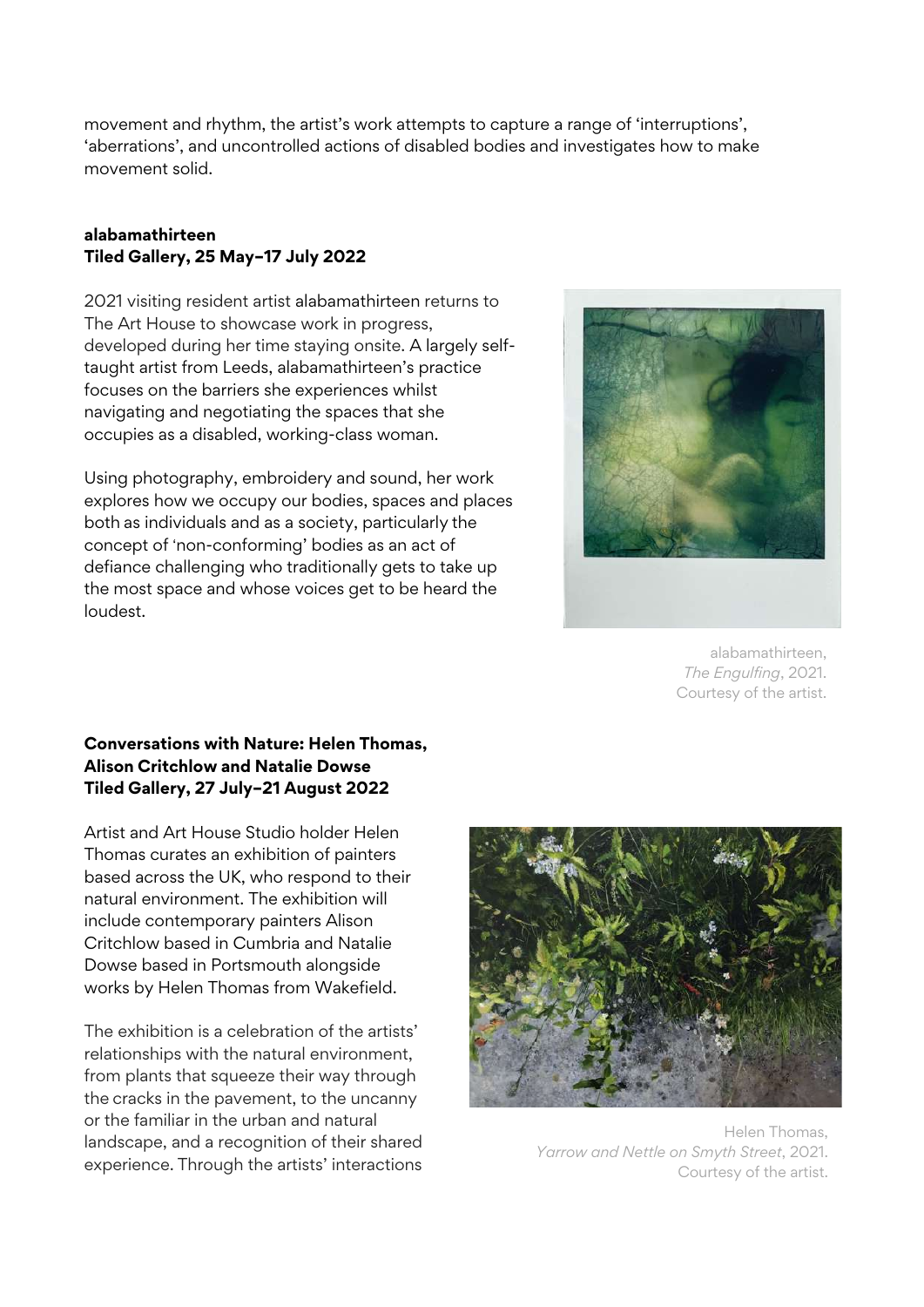and emotional connections with nature, the exhibition will use the language of paint as a medium to explore the unpredictable beauty found within the natural world.

Critchlow, Dowse and Thomas all studied together at Falmouth School of Art, Cornwall, and 2022 marks 30 years since the artists graduated. The exhibition is a celebration of their passion to document nature, plants and place through painting and drawing.

#### **Permindar Kaur: HOME Gallery, 03 September–13 November 2022**

Acclaimed sculptor and installation artist Permindar Kaur rose to international fame in the early 1990s with her playful approach to using objects related to childhood to explore the territory of cultural identity, home, and belonging.



Permindar Kaur, *Untitled – Bed*, 2020. Photo Thierry Bal, courtesy of the artist.

Perfectly situated at The Art House, *Home* is an ongoing exhibition of work surveying the artist's continuing interest in the 'public' and 'private' and a common central question in her practice: 'where is home?'.

The exhibition features work made by Kaur early in her career, alongside recently made pieces created specifically for this project during a summer residency at The Art House.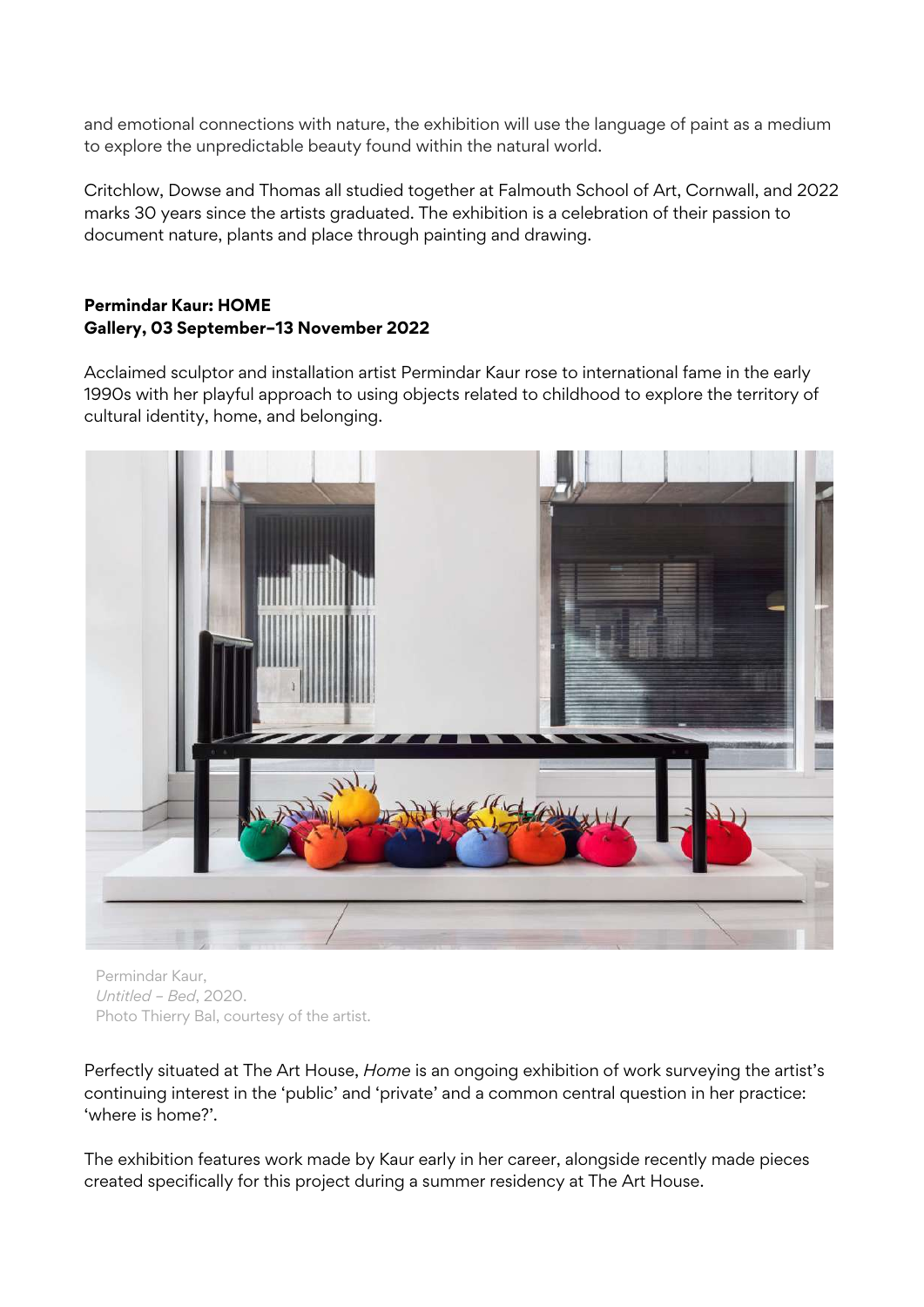Kaur explores the difference between the 'private and public' by abruptly converting the gallery into a bedroom in a private home. Central to the exhibition is *Untitled (Bed)* (2020) a large steel sculpture, which upon closer inspection reveals a world of colourful creatures 'lurking' beneath it. These creatures are a conception of private thoughts and dreams, giving viewers a sense of domestic insecurities and vulnerabilities.

#### **The Disabled Photographers' Society Tiled Gallery, 3 September–9 October 2022**

This autumn The Art House is delighted to be hosting The Disabled Photographers' Society (DPS) annual photography competition exhibition in the Tiled Gallery.

The DPS was formed in 1968 to help make photography accessible to those with disabilities and access needs. Run by a team of volunteers, most of whom are disabled photographers themselves, they have developed a broad knowledge of how photography can be made accessible. Membership is open to all people regardless of experience and the Society's prime function is to promote and encourage disabled people to take up photography as a therapeutic and rewarding pursuit.

The exhibition is an annual celebration of the members work and will feature the winning photographers that range from breath-taking skylines to stunning nature shots, selected by a panel of judges including Emily Ryalls, Artist and Art House Darkroom Project Coordinator, *alabamathirteen*, Artist and current Art House residency awardee*,* and internally renowned photographer, Sunil Gupta.

#### **Hannah Starkey: Partnership Project with the Hepworth Tiled Gallery, 21 October 2022–29 January 2023**

This October, The Art House will present an exhibition of new work by a group of Yorkshire-born or based photographers. Produced in partnership with The Hepworth Wakefield and internationally renowned photographer Hannah Starkey, the exhibition will coincide with The Hepworth's presentation of the first major survey of Starkey's career, tracing the development of her work across two decades.

Throughout her career, Starkey's meticulously choreographed photographs have determinedly engaged with how women are represented in contemporary culture, an issue that is now centre stage. Starkey reveals individuals in moments of private reflection, alienation or social interaction that might otherwise go unseen. She is also witness to the powerful female presence in our cities, from those she encountered growing up in Belfast to women and girls at recent street protests in London.

The Hepworth Wakefield will present a series of photographs from Starkey's graduation show in 1997 that immediately brought her widespread acclaim, through to a newly commissioned body of work made in Wakefield in 2022 in collaboration with early-career female and non-binary photographers, as part of a wider creative professional development programme.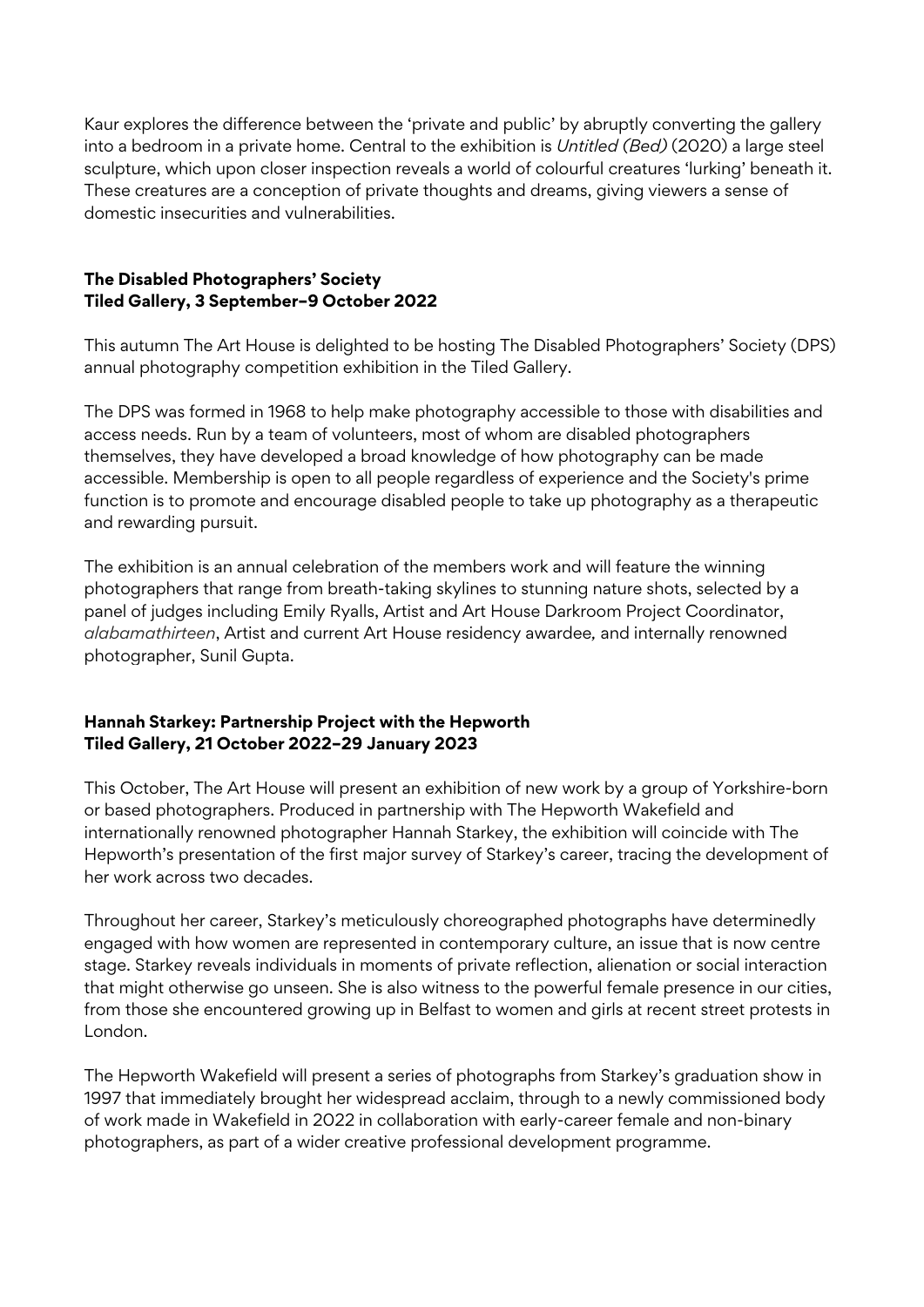

Hannah Starkey, *Untitled, October 1998*, 1998 © Hannah Starkey. Courtesy Maureen Paley, London

As part of this programme, The Art House will work in partnership with The Hepworth Wakefield, providing studio space and access to dark room facilities and will present a concurrent exhibition of the early career photographer's own work in the Tiled Gallery.

#### **Hang Zhang Gallery, 30 November 2022–05 February 2023**

The Art House is dedicated to supporting creatives at all stages of their career. Hang Zhang is an artist and curator currently studying MA at the University of Leeds and will graduate in September 2022.

This winter, The Art House will present the first solo show of work by Zhang. Her work challenges the boundaries of art and explores the potential of various disciplines, including asemic and wordless writing, animal languages, extra-terrestrial life, and mortality. The exhibition is Zhang's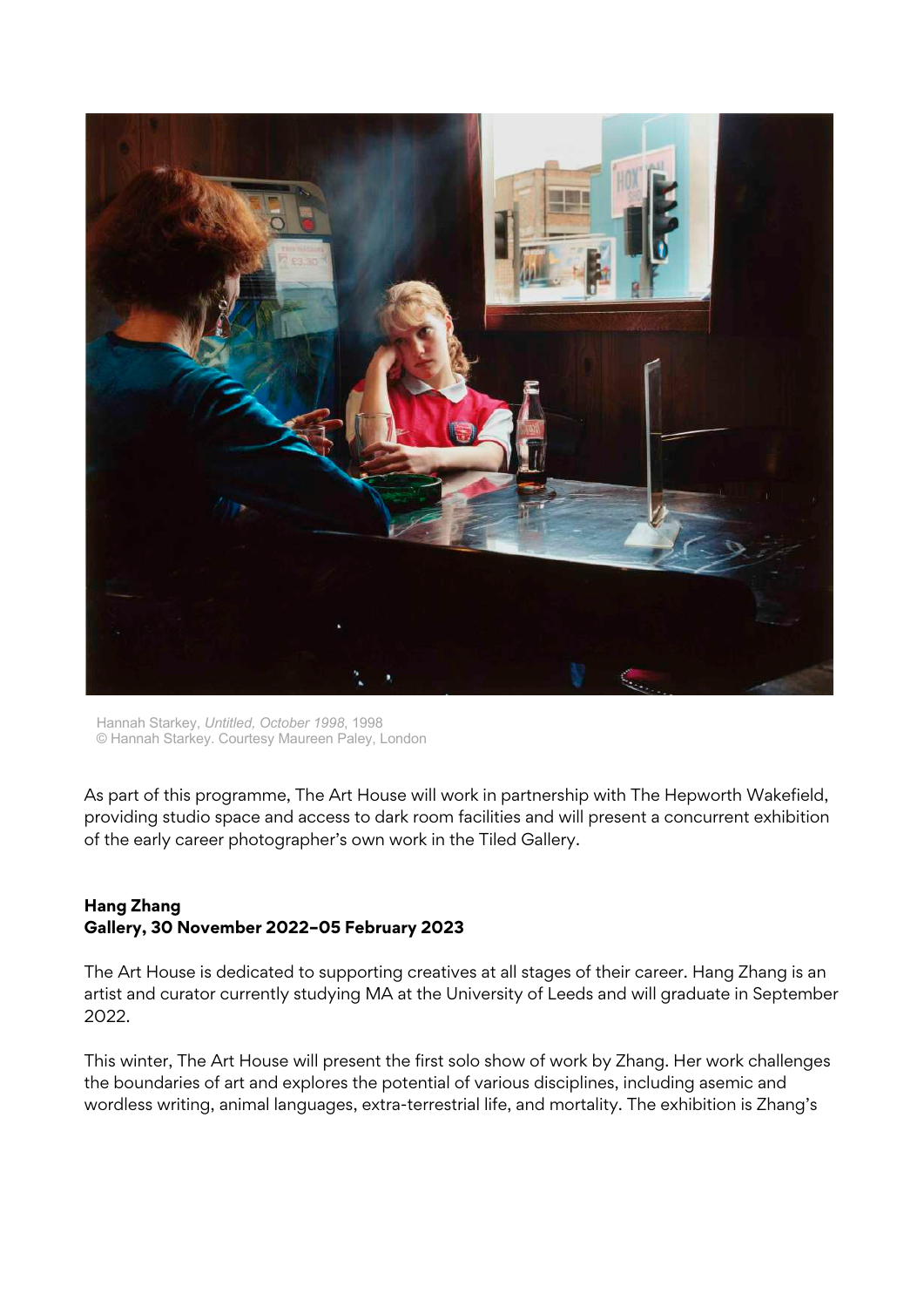

Hang Zhang, *Zoot Path*, 2021. Courtesy of the artist.

first public gallery show and a space for the artist to increase the ambition of her practice and test new ideas, bringing together these newly developed works, including interactive dress-up games for sheep, and large giant inflatable insects.

*See below for full residency information for The Art House in Wakefield's 2022 programme.*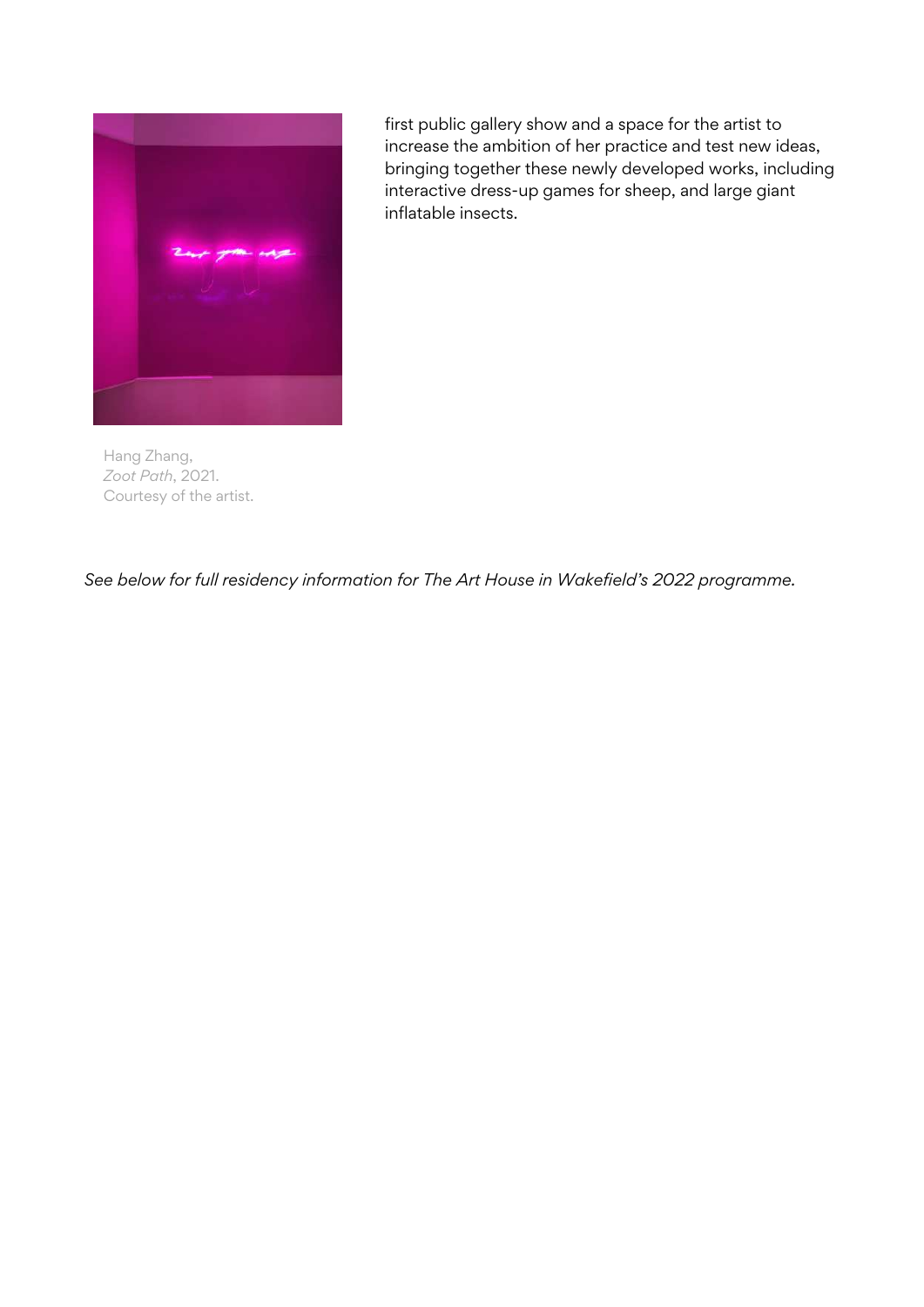### **Residencies**

#### **Jessie Davies February 2022–February 2023**



Jessie Davies, *Climate Change - Estuary Debris.* Courtesy of the artist.

Jessie Davies is an artist who works with painting to highlight the importance of the UK's fragile and threatened wetland environments, which play a vital role in our wider ecosystems. Working with acrylic and mixed media, and often incorporating discarded objects and materials found in reed-beds, her work references the impact of global climate change on these fragile ecologies.

Davies produces paintings by immersing herself into the reeds and foliage of this terrain, whilst extensively researching specific habitats and ecologies. Living with autism and multiple disabilities, and spending all her life in a wheelchair, Davies' access to and view of the rural environment

is from a particular angle. Her low viewing position, sitting amongst the reeds, provide her with an acute observation of overlooked and small aspects that nestle in the landscape, expressing clashes of human activity and nature's resilience.

Davies' recent work focuses on two local freshwater reed-beds on the Humber estuary which have been restored following saline incursion during tidal floods. The Art House will support the artist with a year-long residency throughout 2022, allowing her to reflect and move forward with her practice. It will provide her space to increase the ambition of her ideas and help her create her largest and most ambitious work to date.

#### **CUTTER // NASH: The Quips 1 March–27 March 2022**

CUTTER // NASH is a collaboration between two disabled sound and performance artists, Gareth Cutter and Gemma Nash, whose practice investigates and holds space for queer, nonnormative bodies and voices. During their residency, CUTTER // NASH will develop *The Quips*, a research and performance project investigating radio broadcasting's relationship with disabled bodies and voices, and the history of rebellion and activism in pirate radio. Framed within the context of Covid-19, the artists will work with disabled people and those who were shielding



Gareth Cutter and Gemma Nash. Courtesy of the artists.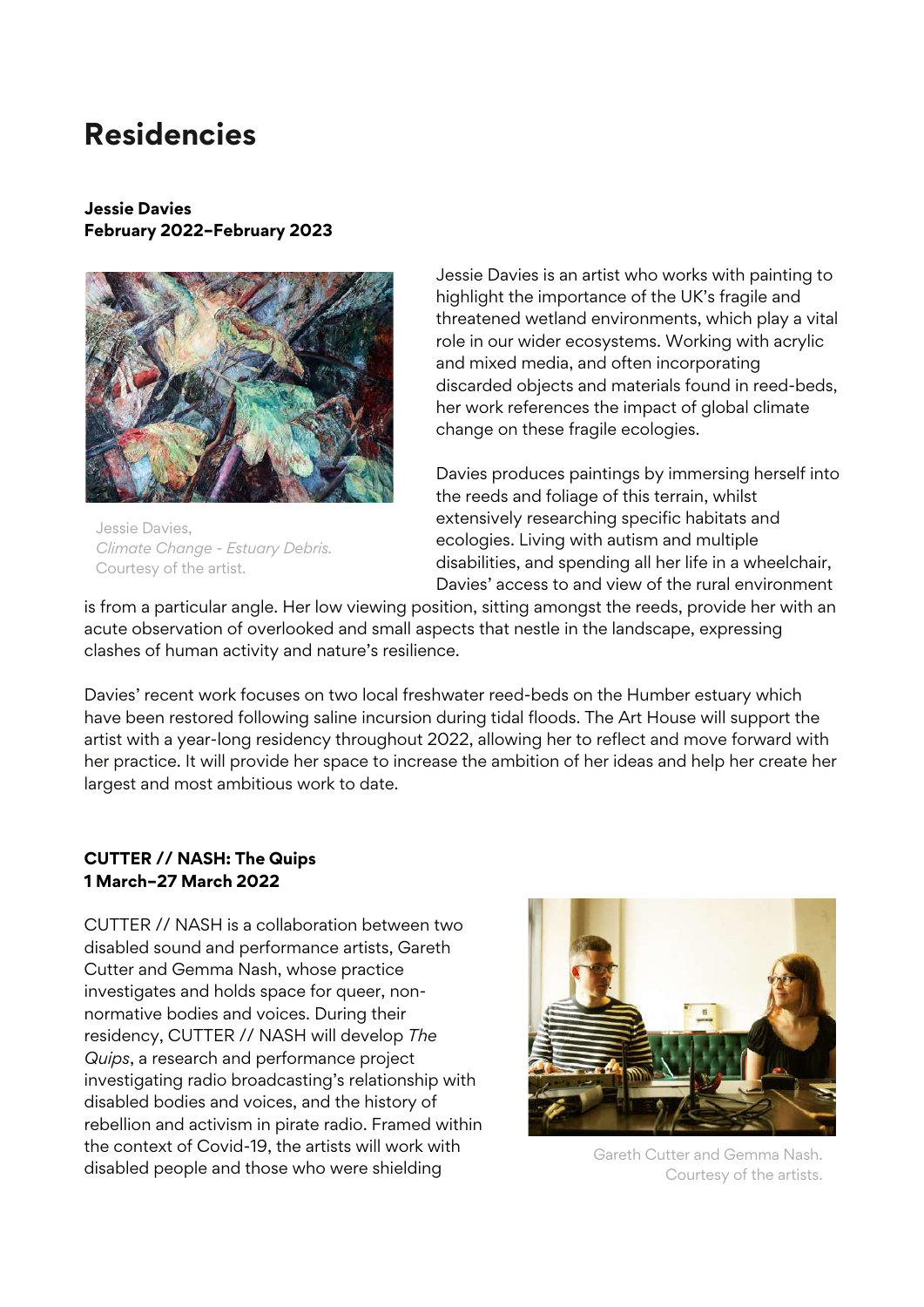through the pandemic, to bring their voices and contributions to the forefront of the project. As society begins 'reopening', the artists will explore how disabled and clinically extremely vulnerable people remain at the risk of being excluded once again, as digital and online access becomes less focused.

#### **Moi Tran Summer 2022**



Moi Tran, *Hole Dig*, performance still, 2019. Photo Traîn Thao Miên, courtesy of the artist.

Moi Tran is an artist of Vietnamese/Chinese heritage, who is currently exploring sound and emotional politics through performance and unconventional archival methods. Her practice involves building relationships with communities who live in the spaces of the margins. Her work is a celebration of the lives and experiences of those communities and advocates for the voice of the diaspora to examine how voice shape's identity.

During her time at The Art House, Tran will invite local diaspora communities in Wakefield to contribute sounds that usually fall outside of mainstream archives to help reshape how future histories are told, performed and experienced.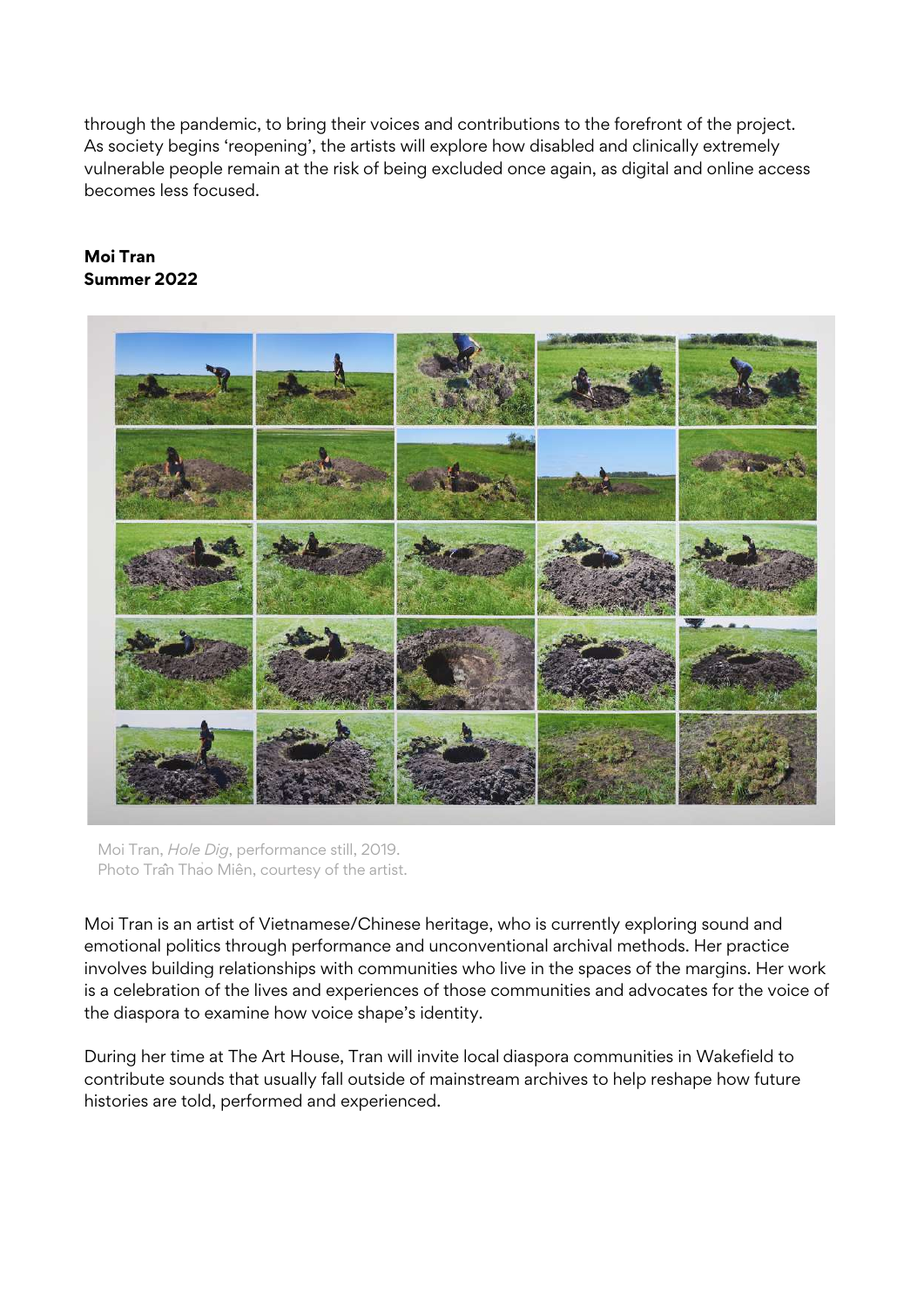#### **Christopher Hanson The Art House, 2 May–28 May 2022 / International US Residency, 18 September–28 October 2022**

Portrait and figurative Painter Christopher Hanson classically trained at the London Academy of Representational Art (LARA), an atelier school that employs traditional, time-tested ways of teaching. His works take the form of large-scale realistic portraits of subjects, using traditional painting methods that present representations of Black bodies, and investigate his interest in painting Black skin. His works often explore the fear and fascination associated with dark skin and the depiction of the Black body as exotic, hyper-sexual and hypermasculine.

The Art House will support Hanson on an International research residency at *The* Bo Bartlett *Center* in Georgia, USA. Hanson is inspired and influenced by the work of Bo Bartlett, an American realist painter with a modernist vision, whose works finds beauty in the everyday, and in America's people, stories and landscapes. The project aims to connect the artists for the first time during the residencies, and Hanson will create new work to be included in a major solo exhibition in 2023.



Christopher Hanson, *Dusk*, 2021. Courtesy of the artist.

#### **Madhu Das and Samuel Nnorom in Partnership with The Royal Over-Seas League (ROSL) September–November 2022**



Samuel Nnorom, *After the Pandemic*, 2021. Courtesy of the artist.

Every year the Royal Over-Seas League (ROSL) and The Art House support international early-to mid-career artists with a fully funded two-month supported residency, which provides development, networking and exhibition opportunities for artists who have not yet exhibited or studied in the UK. We are delighted that this summer, Madhu Das and Samuel Nnorom will take up this exciting opportunity.

Madhu Das is an artist who lives in Mumbai, India. His practice incorporates project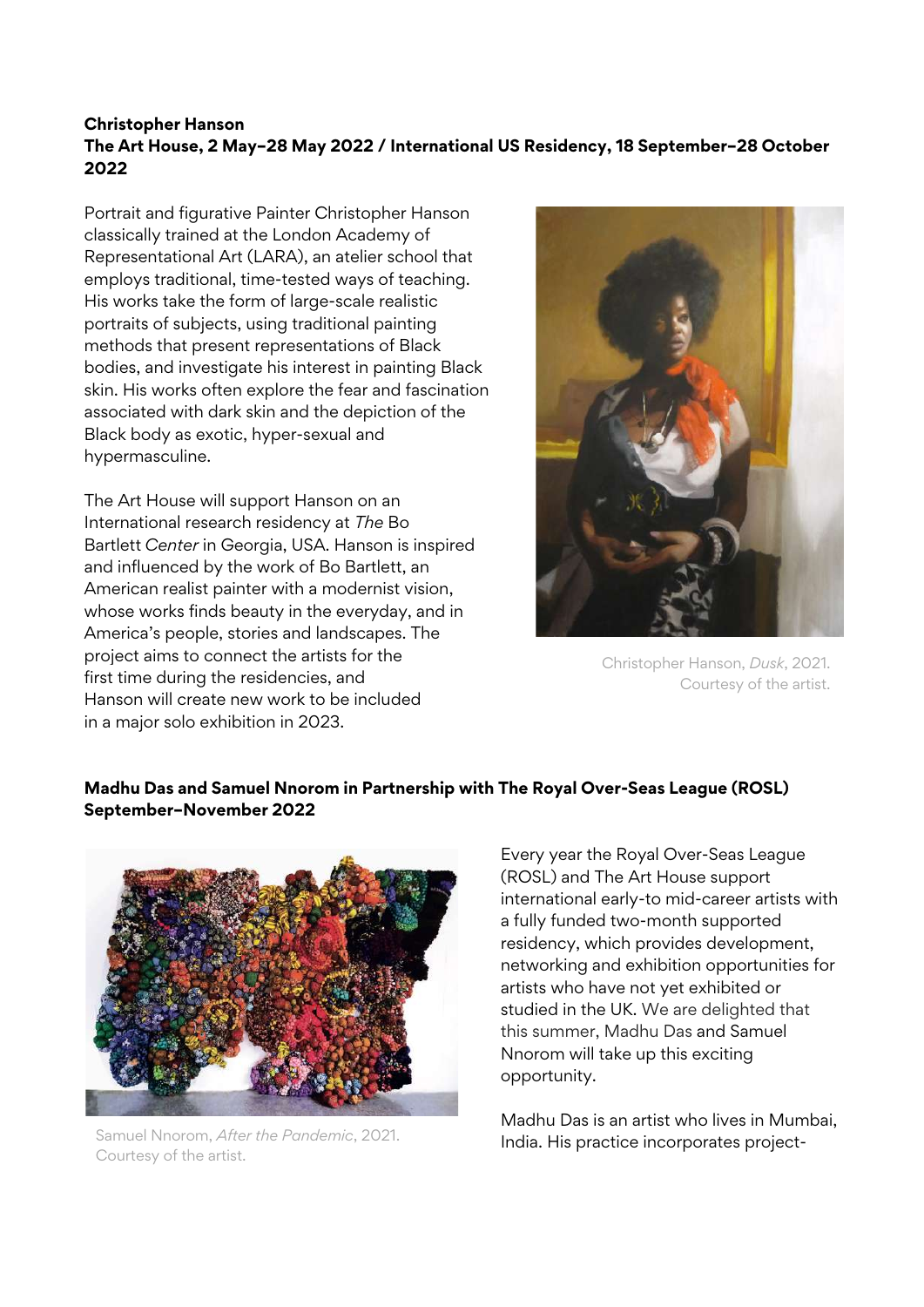based multidisciplinary expressions that are filtered from his research, oral history and the uncovering of stories connected to geography, history, community, or an individual persona focus on investigating the projection of identity onto the social and natural world.

Born in Nigeria, Samuel Nnorom was influenced by his mother's tailoring workshop and as a child experimented with colourful fabrics, sewing needles, and thread. He is currently working with Ankara fabric to explore ideas surrounding bubbles while interrogating personal experiences that relate to sociopolitical issues in Africa.

Both artists will spend time in the community and plan to develop and research the history of materials and textiles in Wakefield and the wider region. They will also have the opportunity to stay at the Royal Over-Seas League in London and spend time in the capital during Frieze week 2022.



Madhu Das, *The landscape that is not ours*, 2017. Courtesy of the artist.